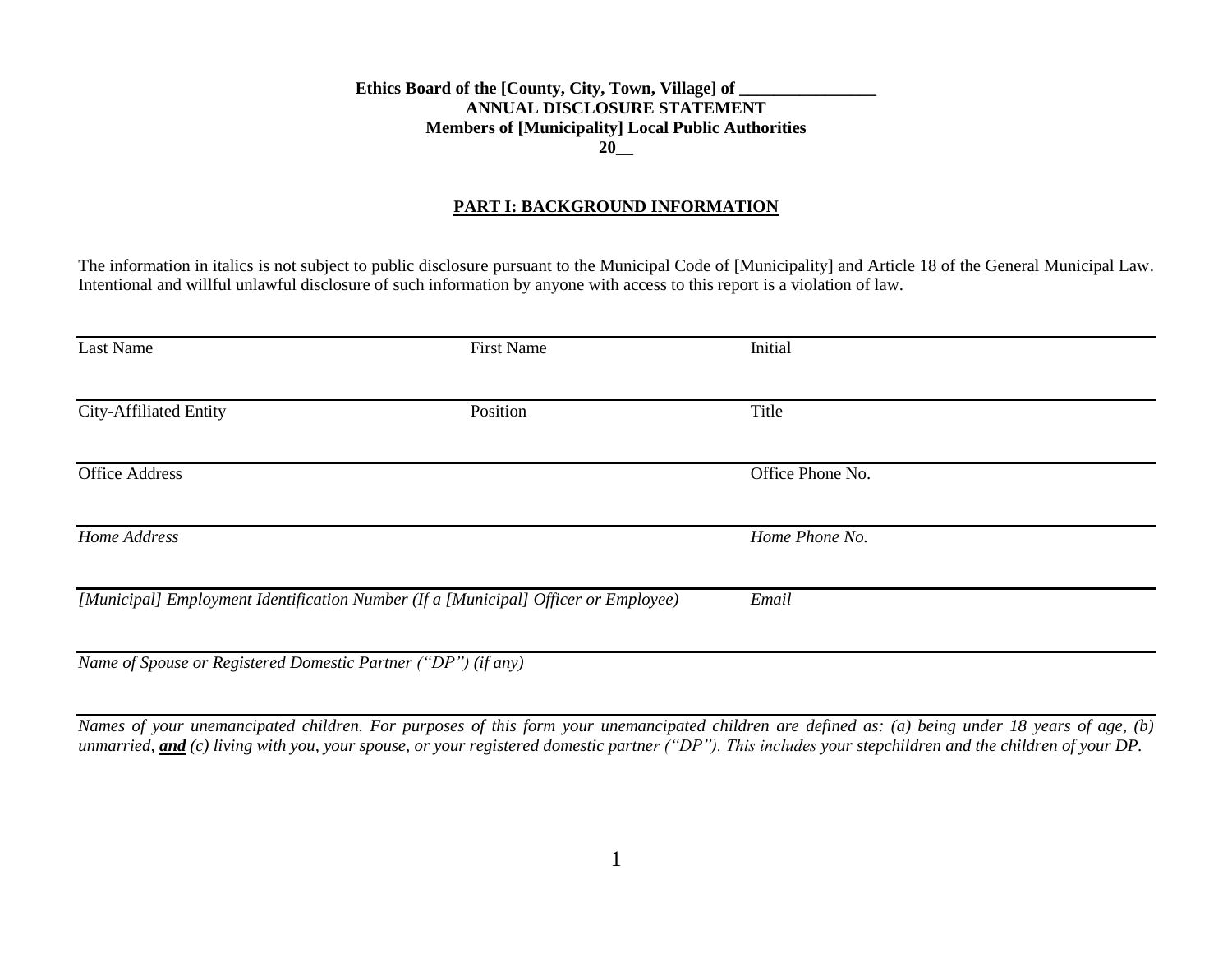## **PART II: PROFILE QUESTIONS**

**A. Positions with the [Municipality].** Do you currently have a paid or unpaid position with any agency of the [Municipality]?

 $Yes \Box$  No  $\Box$ 

# **IF THE ANSWER IS YES, ANSWER QUESTION AA.**

**B. Real Estate**. Do you currently own or rent, in your personal name, any residential, commercial, retail, or industrial real property located in the [Municipality] or within 1/4 mile of the [Municipal] line? Do not include any real property that is owned or rented through a partnership or corporation. Do not include residences in which you or your spouse, DP, children, parents, stepparents, grandparents, siblings, cousins, aunts, and uncles, and the spouse or DP of such relatives lives. No  $\Box$  No  $\Box$ 

| Does your spouse, DP, or any unemancipated child own or rent, in their personal name only, any such real property? | $Yes \Box$ | No <sub>1</sub> |
|--------------------------------------------------------------------------------------------------------------------|------------|-----------------|
| IF EITHER ANSWER IS YES, ANSWER QUESTION BB.                                                                       |            |                 |

**C.** Outside Employers and Businesses. During 20<sub>\_\_</sub>, did you work for a person or entity (other than the [Municipality]) or own a business that had business dealings at any time from January 1, 20 , to the date of this report with the [Municipality]-affiliated entity that you currently serve? Do not include employers or businesses from which you have made less than \$1,000 during 20. Do not include businesses in which you were only an investor (investments are included in Question D). So  $\Box$  No  $\Box$  No  $\Box$  No  $\Box$ 

| Did your spouse, DP, or any unemancipated child work for any such person/entity or own any such business during 20_? | $Yes \sqcap$ | No <sub>1</sub> |
|----------------------------------------------------------------------------------------------------------------------|--------------|-----------------|
| IF EITHER ANSWER IS YES, ANSWER QUESTION CC.                                                                         |              |                 |

**D.** Investments. Do you currently have an interest of more than 5% or \$10,000, whichever is less, in an entity that had business dealings at any time from January 1, 20<sub>\_\_</sub>, to the date of this report with the [Municipality]-affiliated entity that you currently serve? Yes  $\Box$  No  $\Box$ 

| Does your spouse, DP, or any unemancipated child have any such investment interest? | Yes <sub>1</sub> | No <sub>1</sub> |
|-------------------------------------------------------------------------------------|------------------|-----------------|
| IF EITHER ANSWER IS YES, ANSWER QUESTION DD.                                        |                  |                 |

**E. Gifts.** During 20\_\_, did you receive any gifts worth totaling \$50 or more from a person or entity that had business dealings at any time from January 1, 20<sub>\_\_</sub>, to the date of this report with the [Municipality]-affiliated entity that you currently serve? A gift includes anything of value received for free or for less than its fair market value. Do not include any gifts received from your spouse, DP, children, parents, stepparents, grandparents, siblings, cousins, aunts, and uncles, and the spouse or DP of such relatives. No  $\Box$  No  $\Box$ 

Did your spouse, DP, or any unemancipated child receive any such gifts? Yes  $\Box$  Yes  $\Box$  No  $\Box$ **IF EITHER ANSWER IS YES, ANSWER QUESTION EE.**

# **IF YOU ANSWERED "YES" TO ANY OF THESE QUESTIONS, GO TO PART III. IF YOU ANSWER "NO" TO ALL OF THESE QUESTIONS, GO TO PART IV.**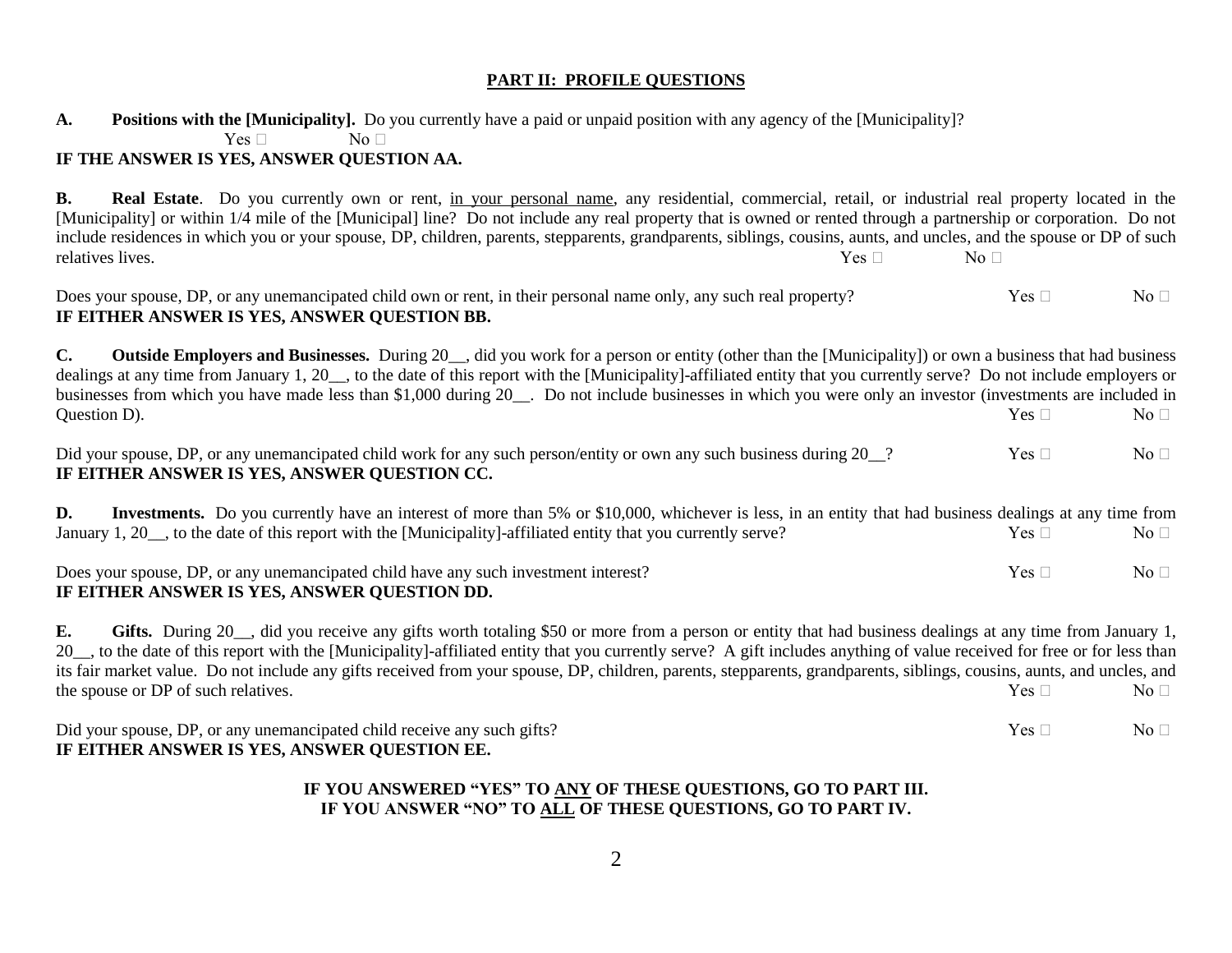## **PART III: FOLLOW-UP QUESTIONS**

# **ANSWER QUESTIONS IN THIS PART ONLY IF YOU ANSWERED YES TO ONE OF MORE OF THE QUESTIONS IN PART II. Attach additional pages if necessary.**

**If you answered YES to Question A above, answer Question AA below. If you answered YES to Question B above, answer Question BB below. If you answered YES to Question C above, answer Question CC below. If you answered YES to Question D above, answer Question DD below. If you answered YES to Question E above, answer Question EE below.**

**AA. Positions with the [Municipality].** List every [Municipality] agency with which you have a position, whether paid or unpaid, and identify your position and title.

|                                                  | <b>Position</b> | <b>Title</b>              |  |
|--------------------------------------------------|-----------------|---------------------------|--|
| <b>City Agency</b><br>[E.g., Dept. of Buildings] | Attorney        | <b>Assistant Counsel]</b> |  |
|                                                  |                 |                           |  |
|                                                  |                 |                           |  |
|                                                  |                 |                           |  |
|                                                  |                 |                           |  |
|                                                  |                 |                           |  |
|                                                  |                 |                           |  |

**BB. Real Estate**. List the address and type of each piece of real property that is owned or rented personally by your spouse, DP, or unemancipated children. For residential property, list only the city, town, or village where the property is located.

| Name of<br><b>Family member/Owner/Renter</b> | <b>Address of</b><br><b>Real Estate</b> | <b>Type of</b><br><b>Real Estate</b> |
|----------------------------------------------|-----------------------------------------|--------------------------------------|
| [E.g., John Smith]                           | 2 Main St., Yonkers                     | Office Bldg.]                        |
|                                              |                                         |                                      |

**\_\_\_\_\_\_\_\_\_\_\_\_\_\_\_\_\_\_\_\_\_\_\_\_\_\_\_\_\_\_\_\_\_\_\_\_\_\_\_\_\_\_\_\_\_\_\_\_\_\_\_\_\_\_\_\_\_\_\_\_\_\_\_\_\_\_\_\_\_\_\_\_\_\_\_\_\_\_\_\_\_\_\_\_\_\_\_\_\_\_\_\_\_\_\_\_\_\_\_\_\_\_\_\_\_\_\_\_\_\_\_\_\_\_\_\_\_**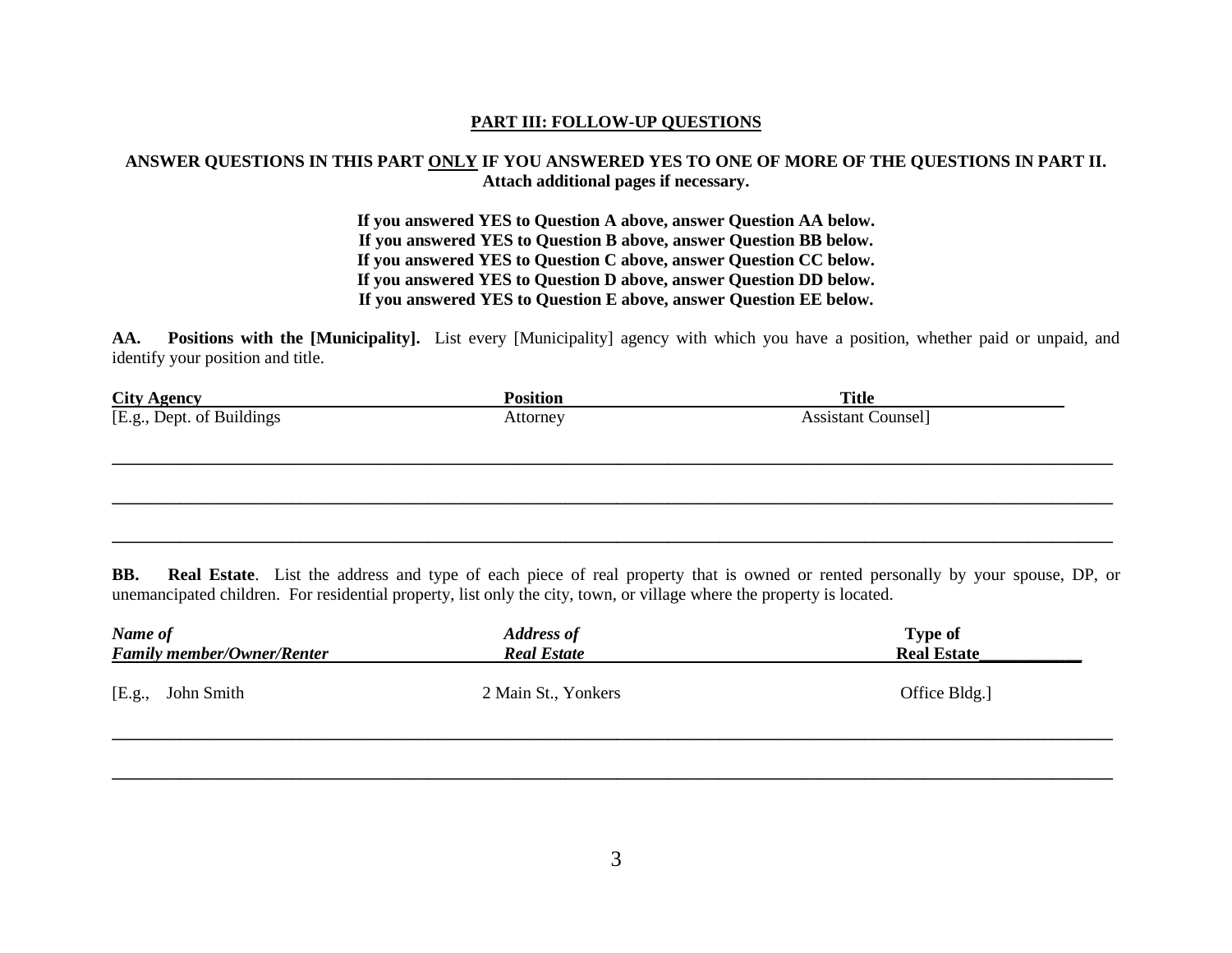**CC. Outside Employers and Businesses.** List the name and address of each employer or business that had business dealings with your [Municipality]-affiliated entity. Identify the nature of the business and list the relationship you or your spouse, DP, or child or stepchild has with the employer or business (*i.e.*, owner, partner, officer, director, employee, and/or shareholder). Do not list individual customers, clients, or patients of the business.

| Name of<br><b>Name and Address</b><br><b>Family Member</b><br>of Employer or Business |                                         | <b>Nature of</b><br><b>Business</b> | Relationship<br>to Business |
|---------------------------------------------------------------------------------------|-----------------------------------------|-------------------------------------|-----------------------------|
| [E.g., John Smith]                                                                    | Monument Realty, 2 Main St., Brooklyn   | <b>Real Estate</b>                  | Employee]                   |
| [E.g., Rose Smith]                                                                    | Alpha Computers, 77 Sunset Strip, Bronx | Computers                           | Pres./Shareholder]          |
|                                                                                       |                                         |                                     |                             |
|                                                                                       |                                         |                                     |                             |
|                                                                                       |                                         |                                     |                             |

**DD. Investments**. List the name of each entity that had business dealings with your [Municipality]-affiliated entity and in which you or your spouse, DP, child, or stepchild had a 5% or \$10,000 interest, whichever is less. Do not list any entity listed in response to Question CC above. Identify the nature of the business.

**\_\_\_\_\_\_\_\_\_\_\_\_\_\_\_\_\_\_\_\_\_\_\_\_\_\_\_\_\_\_\_\_\_\_\_\_\_\_\_\_\_\_\_\_\_\_\_\_\_\_\_\_\_\_\_\_\_\_\_\_\_\_\_\_\_\_\_\_\_\_\_\_\_\_\_\_\_\_\_\_\_\_\_\_\_\_\_\_\_\_\_\_\_\_\_\_\_\_\_\_\_\_\_\_\_\_\_\_\_\_\_\_\_\_\_\_\_**

| <b>Name of Family</b> | Name of       | <b>Nature of</b> |
|-----------------------|---------------|------------------|
| <b>Member</b>         | <b>Entity</b> | <b>Business</b>  |
| [E.g., John Smith]    | Verizon       | Communications]  |
|                       |               |                  |

**\_\_\_\_\_\_\_\_\_\_\_\_\_\_\_\_\_\_\_\_\_\_\_\_\_\_\_\_\_\_\_\_\_\_\_\_\_\_\_\_\_\_\_\_\_\_\_\_\_\_\_\_\_\_\_\_\_\_\_\_\_\_\_\_\_\_\_\_\_\_\_\_\_\_\_\_\_\_\_\_\_\_\_\_\_\_\_\_\_\_\_\_\_\_\_\_\_\_\_\_\_\_\_\_\_\_\_\_\_\_\_\_\_\_\_\_\_**

**\_\_\_\_\_\_\_\_\_\_\_\_\_\_\_\_\_\_\_\_\_\_\_\_\_\_\_\_\_\_\_\_\_\_\_\_\_\_\_\_\_\_\_\_\_\_\_\_\_\_\_\_\_\_\_\_\_\_\_\_\_\_\_\_\_\_\_\_\_\_\_\_\_\_\_\_\_\_\_\_\_\_\_\_\_\_\_\_\_\_\_\_\_\_\_\_\_\_\_\_\_\_\_\_\_\_\_\_\_\_\_\_\_\_\_\_\_**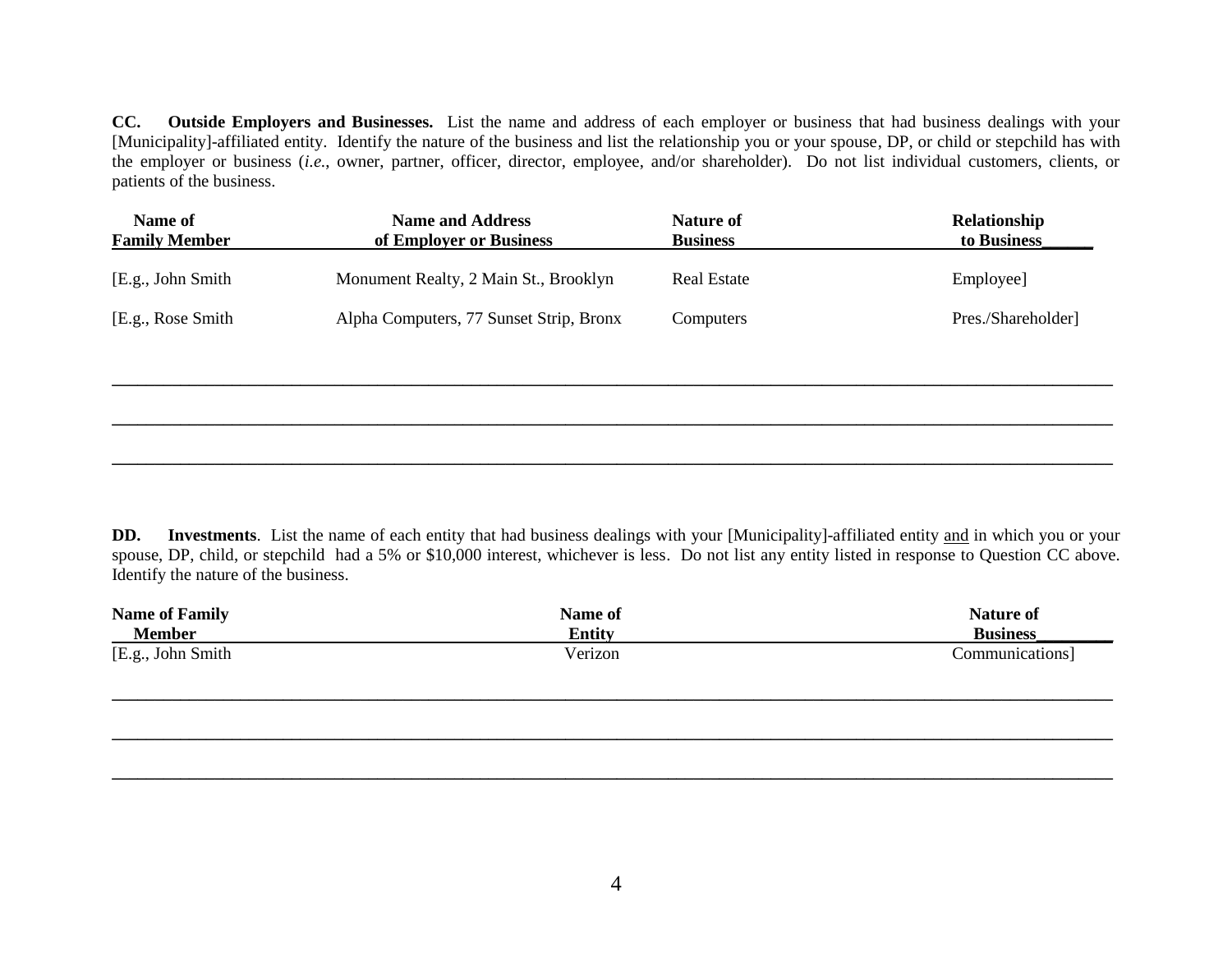**EE. Gifts**. List each gift(s) totaling \$50 or more that you, your spouse or DP, or children received from any business or entity doing business with your City-affiliated entity, the donor and recipient of the gift, the relationship between the donor and the recipient, and the nature of the gift. To calculate the \$50 threshold, add together all gifts from the same donor or affiliated donors (e.g., a husband and wife or two employees of the same company or a parent and subsidiary company).

| <b>Recipient of Gift</b> | <b>Donor of Gift</b> | Recipient's<br><b>Relationship to Donor</b> | Nature of Gift          |
|--------------------------|----------------------|---------------------------------------------|-------------------------|
| John Smith<br>[E.g.,     | Acme Corp.           | My former employer                          | Free trip to Las Vegas] |
|                          |                      |                                             |                         |
|                          |                      |                                             |                         |
|                          |                      |                                             |                         |
|                          |                      |                                             |                         |
|                          |                      |                                             |                         |